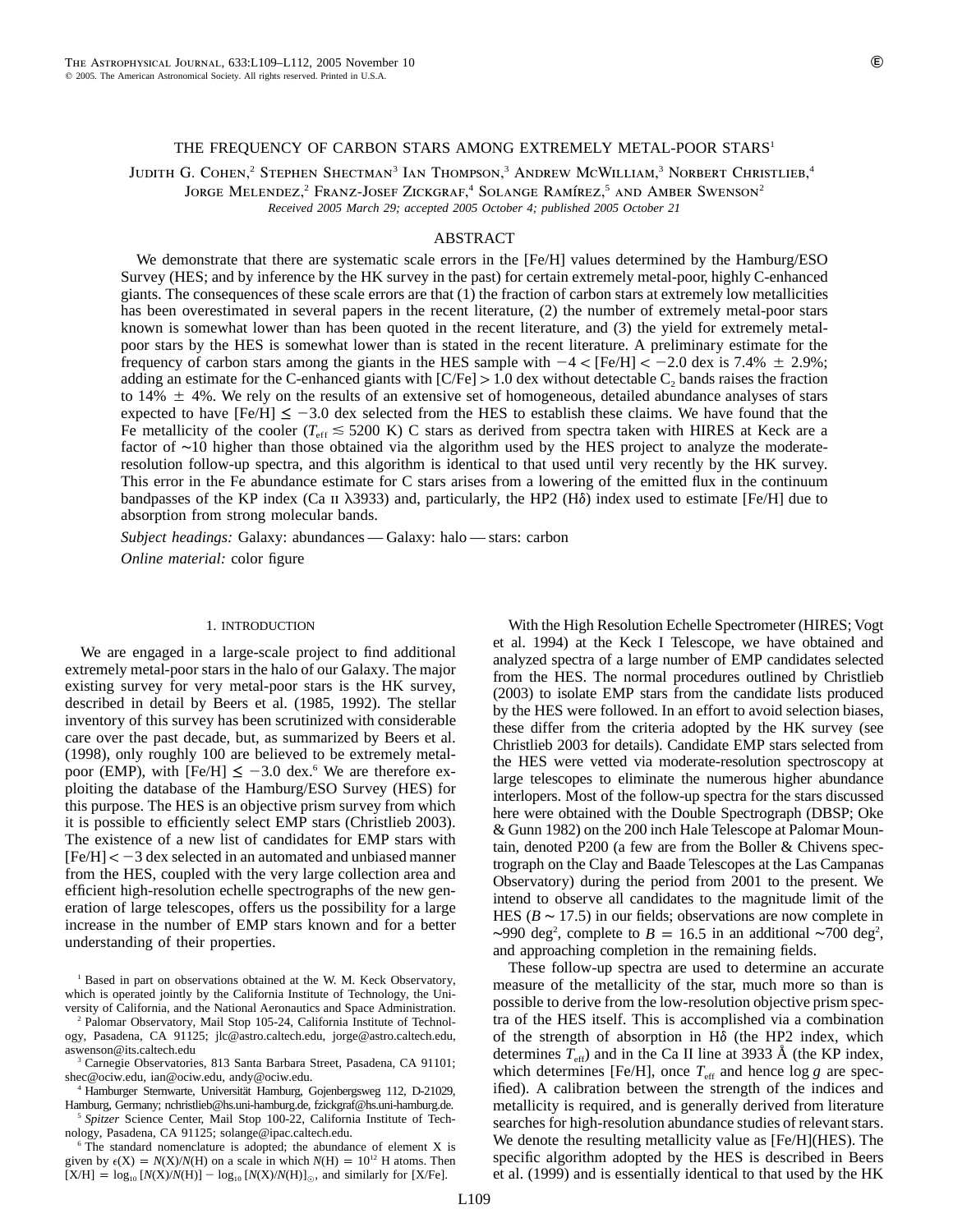

FIG. 1.—The difference between [Fe/H](HES) and [Fe/H](HIRES) is shown as a function of  $T_{\text{eff}}$  for the C stars (*upper panel*; the smaller symbols denote C-enhanced stars) and for the C-normal stars (*lower panel*) for those EMP candidates from the HES with analyses based on Keck/HIRES spectra. The vertical dashed line separates the giants from the dwarfs, while the horizontal dashed lines represent the mean  $\Delta$  for the C-normal giants and for the Cnormal dwarfs. A typical error for a C-normal giant is shown.

survey until recently; the latest updates to the algorithm as used by the HK survey are described in Rossi et al. (2005).

# 2. SYSTEMATIC CALIBRATION PROBLEMS IN THE METALLICITY SCALE OF THE HES AND THE HK SURVEY

Stars were chosen for observation at high resolution with HIRES primarily on the basis of low predicted metallicity; every star with [Fe/H](HES)  $\le$  -2.9 dex north of  $\delta$  - 25° was put on the HIRES observing list. Spectra have now been obtained for more than 55 EMP candidates from the HES. In all cases, the stellar parameters have been determined by J. G. C. from broadband  $(V - I, V - J,$  and  $V - K)$  photometry and theoretical isochrones with no reference to the spectra themselves. Insofar as possible, the procedures, the codes, the model atmospheres (we use those of Kurucz 1993), and the atomic data used to reduce the HIRES echelle spectra and to carry out the detailed abundance analysis are identical, and the analyses are thus as homogeneous as possible. Cohen et al. (2004) present full details of the analysis and results for a large sample of EMP dwarfs from the HES, while J. G. Cohen et al. (2005, in preparation) will present abundance analyses for 15 of the 16 known carbon stars from this HES sample; one of these has not yet been observed with HIRES. Fifteen C-normal giants have been analyzed to date, and these will appear in a future publication (J. G. Cohen et al. 2006a, in preparation).

Our operational definition of a carbon star (C star) is one whose spectrum shows bands of  $C_2$ . The P200 DBSP spectra mostly extend to 5300 Å; hence, the prominent  $C_2$  band at



Fig. 2.—Four spectral regions from the HIRES spectra of two C stars (*two upper rows*) and an C-normal EMP giant. Each star has  $T_{\text{eff}}$  ~ 5150 K, and each has  $[Fe/H](HES) < -3.2$  dex. The HIRES-derived  $[Fe/H]$  are shown in the label for each star. The leftmost column shows the region of the blue continuum and the feature bandpass for the KP index as defined in Beers et al. (1999); these are indicated by the horizontal lines in the bottom left panel. The next column is the red continuum bandpass for the KP index, which is also the blue continuum bandpass for the HP2 index. The column after that shows the feature bandpass for the HP2 index measuring the strength of H $\delta$ . The rightmost column is the red continuum bandpass for the HP2 index, which is heavily contaminated by molecular features in the C stars. The feature bandpasses are taken as  $12 \text{ Å}$  wide. The vertical scale is identical for each panel, 0.0–1.2 for the normalized flux.

5160 Å is included. We are reasonably certain, as will be discussed in J. G. Cohen et al. (2006b, in preparation), through inspection of the regions of both  $C_2$  and CH in these followup spectra, that there are no additional giant C stars in the Palomar sample. If no  $C_2$  bands are detected, but [C/Fe] > 1 dex, we denote a star to be C-enhanced. Also, we denote stars with  $T_{\text{eff}} > 6000$  K as "dwarfs," while all cooler stars are called "giants."

The difference between the [Fe/H] derived from analysis of the HIRES spectrum versus that obtained by applying the algorithm of Beers et al. (1999) to the moderate-resolution follow-up spectra for the set of 497 candidate EMP stars with moderate-resolution follow-up P200 spectra is shown in Figure 1. The giants with normal C and the warmer C giants show good agreement; [Fe/H](HES) inferred from the moderateresolution spectra is a reliable indicator of the Fe metallicity found from analysis of HIRES spectra. Getting the dwarfs correct is harder as metal lines become weaker at their higher  $T_{\text{eff}}$ . Also, we have adopted a  $T_{\text{eff}}$  scale for them that is hotter than that used in most earlier analyses that provided the calibration of the Beers et al. (1999) relation for EMP dwarfs (see, e.g., Norris et al. 1996 and Ryan et al. 1996). In the mean, [Fe/H](HES) systematically underestimates our HIRES-based Fe metallicity by 0.37 dex for EMP dwarfs, corresponding to a systematic difference in adopted *T*<sub>eff</sub> of ∼400 K.

However, Figure 1 shows that for the cooler C giants ( $T_{\text{eff}} \lesssim$ 5200 K), [Fe/H](HES) substantially underestimates our HIRESbased Fe metallicity by ∼1 dex. Preston & Sneden (2001) suggested the presence of a systematic error of comparable size (up to 1 dex) for the sample of C stars they analyzed from the HK survey. This is a very large systematic error, much too large to be caused by problems in the  $T_{\text{eff}}$  scale, and so we attempt to understand what might be causing it. In Figure 2, we show sections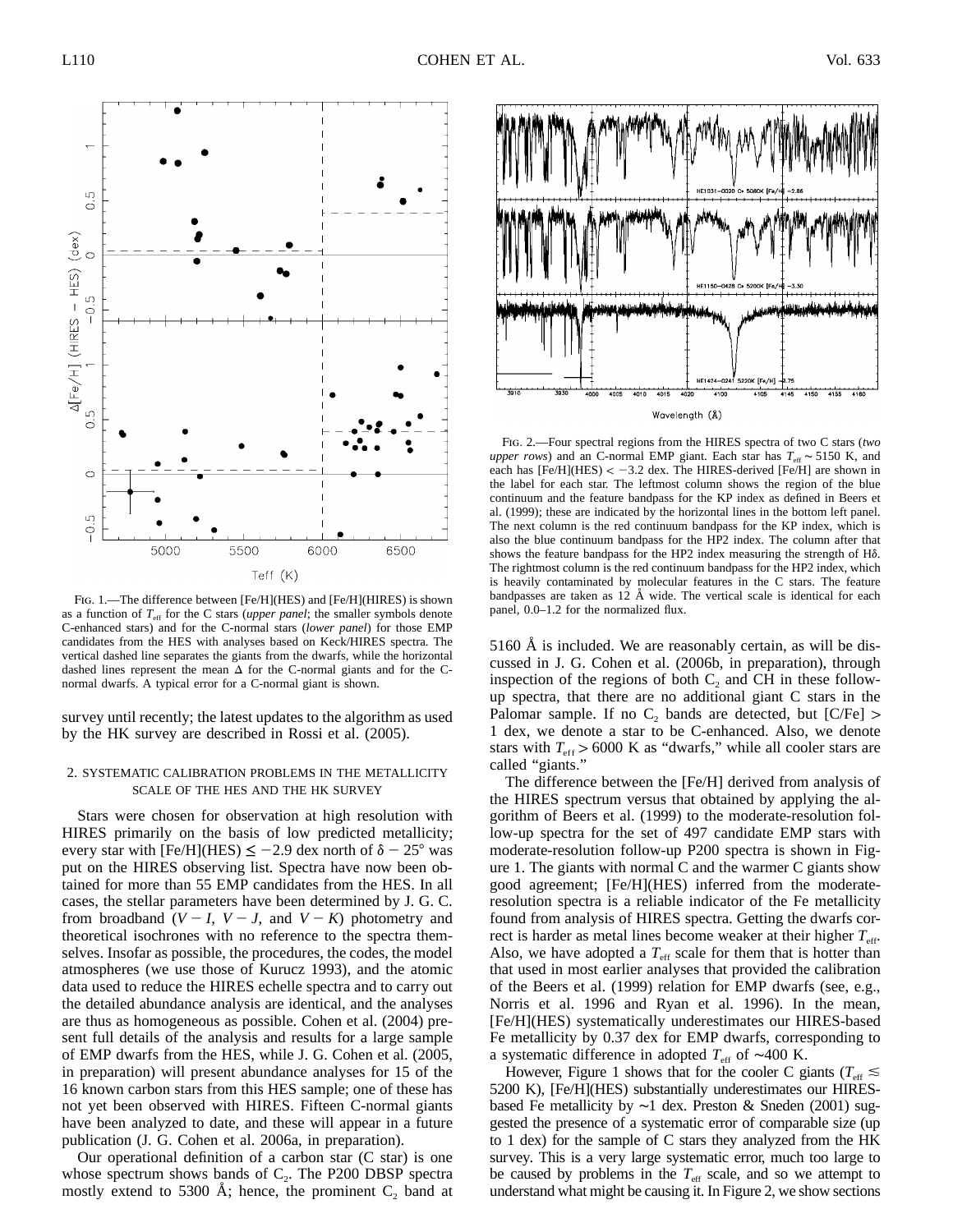of the HIRES spectra of three EMP candidates from the HES shifted into the rest frame. These stars all have  $T_{\text{eff}} \sim 5150 \text{ K}$ . Two are C stars, and the third is a genuine EMP giant with weak CH. Each of these stars has  $[Fe/H](HES) < -3.2$  dex. The red and blue continuum and the feature bandpass are shown for the KP and HP2 indices used to determine [Fe/H](HES), with a feature bandpass 12 Å wide for each (see Beers et al. 1999 for details of the index definitions). The figure clearly shows the source of the problem afflicting the C stars—the "continuum" bands are full of strong molecular absorption, particularly the red continuum band for the HP2 index. If the HP2 index is underestimated because the continuum is depressed, then the star is assumed to be cooler than it actually is, and the resulting [Fe/H](HES) for a fixed KP index will be too low. Furthermore, the blue continuum region of the KP index also shows strong CH absorption (the big chunks missing from the spectra of the C stars in the left column blueward of Ca  $\pi$  3933), and hence the abundance indicator KP will also be underestimated. The derived [Fe/H](HES) obtained using the calibration of Beers et al. (1999) will thus be substantially reduced below its true value for such C stars. Because the absorption in the relevant spectral regions arises from both CN and CH, the magnitude of this effect depends on additional factors such as the C enhancement and the C/N ratio, as well as on  $T_{\text{eff}}$ .

Several tests have been performed to verify this. First we checked that the measured KP and HP2 indices for C stars (and for C-normal stars) can be reproduced to within their uncertainties from the much more precise HIRES spectra. We also checked that adding back the missing flux removed from the continuum by absorption in the sidebands significantly increases the KP index and, particularly, the HP2 index above the measured values, by factors of 2 or more. Finally, we checked that by so altering the KP and HP2 indices, we derive a significantly higher value for [Fe/H](HES) that is much closer to that obtained by the detailed abundance analyses for the cooler C stars.

### 3. DISCUSSION AND IMPLICATIONS

An underestimate of a factor of ∼1 dex in the deduced value of [Fe/H](HES) for the cooler C stars will have significant effects. Figure 3 shows [Fe/H](HES) versus  $V - K$  for a sample of 489 EMP candidates from the HES with moderate-resolution spectra from the DBSP at the Hale Telescope (details will appear in J. G. Cohen et al. 2006b, in preparation). The 10 known C stars and the one C-enhanced star with HIRES analyses<sup>7</sup> from this sample are indicated. In the upper panel these stars are plotted at their [Fe/H](HES) values, while in the lower panel they are plotted at their [Fe/H](HIRES) as determined from detailed abundance analyses.<sup>8</sup> Although at their nominal Fe metallicities the C stars dominate the population of the giants below [Fe/H](HES)  $-$  3 dex, using the results from analysis of high-resolution spectra in the lower panel, the frequency of C stars among the most EMP stars is considerably reduced.

It is our contention that, as shown in Figure 3, this underestimate of the metallicity of the cooler C stars by the algorithm of Beers et al. (1999), used by both the HES and in the past by the HK survey, produces a spurious high frequency of C stars among EMP stars (see Fig. 1). Using the [Fe/H](HES) values for the C stars would yield an apparent C star fraction of 33% for  $[Fe/H] \le -3$  dex, while using the HIRES Fe metallicities, a value a factor of 2.4 smaller is obtained. There are 122 HES



<sup>&</sup>lt;sup>8</sup> Two of the C stars in the P200 sample have not been observed with HIRES; they are shown with the appropriate offset determined from Fig. 1.



FIG. 3.—Plot of [Fe/H](HES) vs.  $V - K$  for a sample of 489 EMP candidates from the HES with moderate-resolution spectra from the DBSP at the Hale Telescope (*filled circles*, limited to stars with  $[Fe/H](HES) < -1.8$  dex). The C stars from this sample are indicated by filled stars; the C-enhanced star is shown as an open star. In the upper panel the C stars are plotted at their [Fe/H](HES) values, while in the lower panel they are plotted at their [Fe/H](HIRES) values. The C-normal dwarfs have also been shifted toward higher [Fe/H] by 0.38 dex in the lower panel. A typical error for a EMP giant with normal C is shown for a single star in the upper panel. The vertical dashed line separates the giants from the dwarfs. The horizontal dashed line indicates the EMP cutoff at  $[Fe/H] = -3.0$  dex. [*See the electronic edition of the Journal for a color version of this figure.*]

giants with  $[Fe/H](HES) < -2.0$  dex in our sample, suggesting a C star frequency of 7.4%  $\pm$  2.9% for EMP stars. Adding in the fraction of C-enhanced stars among giants with [Fe/H](HES)  $<-2.0$  dex found by Cohen et al. (2005) of 6.5%  $\pm$  2.7%, one obtains a total fraction of C-rich stars with  $[C/Fe] > 1.0$  dex of 14%  $\pm$  4% among the giants in our HES EMP sample with  $[Fe/H](HES) < -2.0$  dex, smaller than the value of 25% for stars with  $[Fe/H] < -2.5$  dex given by Marsteller et al. (2005). (We have derived this fraction for the C-enhanced stars among the dwarfs in our sample with  $[Fe/H](HES) < -2.0$  dex; it has the same value, as will be reported in J. G. Cohen et al. 2006b, in preparation.) We are currently analyzing larger samples to refine this fraction. It will probably be necessary to include an indicator of the strength of the molecular bands (most easily the G band of CH, i.e., the GP index already introduced in Beers et al. 1985) with the standard KP and HP2 indices in the calibration algorithm to obtain valid Fe abundances and maximum information from the HES and HK survey samples and/or to replace the HP2 index with a combination of *V* from the HES and *J* or *K* from the Two Micron All Sky Survey; the latter was not available at the time the HK survey defined their metallicity calibration algorithms (see, e.g., Rossi et al. 2005).

The metallicity distribution function is very sharply declining among halo stars at the lowest Fe metallicities. Thus, the systematic errors we have found in the calibration of the HES,